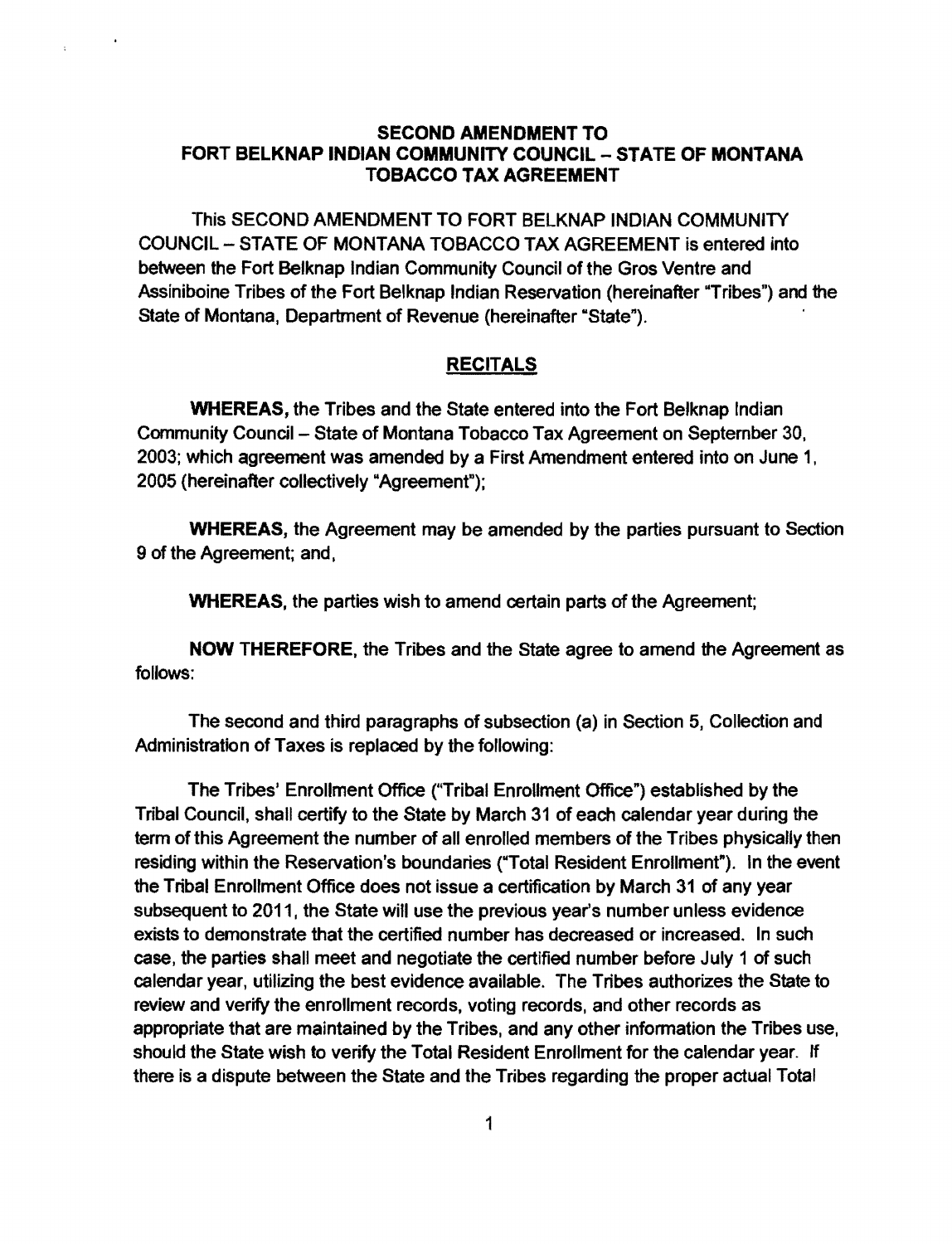Resident Enrollment for any year, the Tribes and the State shall have 30 days to resolve the issue by agreement. If the issue is not so resolved within 30 days, the State may use the Total Resident Enrollment figure used for the prior calendar year until a revised Total Resident Enrollment figure is agreed on by both Parties. Any such adjustment to the Total Resident Enrollment figure shall be retroactively applied from January 1<sup>st</sup> of the current calendar year and, to account for the adjustment, a one-time payment adjustment will be made in the payment due for the next full calendar quarter payment.

The Montana per capita tobacco tax is based on the net sum of tobacco taxes in all funds into which cigarette and tobacco taxes are deposited, subsequent to the deduction or addition of refunds, credits, and corrections.

As required by Section 9 of the Agreement, the parties' signatures are set forth below. Except as expressly amended hereby, all terms and conditions of the Agreement remain in full force and effect,

This Second Amendment shall apply to distributions beginning January 1, 2011.

This Second Amendment consists of two (2) pages.

 $DATED / 2 - 29 - 11$ 

STATE OF MONTANA:

Brian Schweitzer, Governor

Dan Bucks Director, Department of Revenue

Approved pursuant to § 18-11-105, MCA:

Steve Bullock, Montana Attorney General

FORT BELKNAP TRIBES:

dans Donal, VI rident

racy King, President Fort Belknap Indian Community Council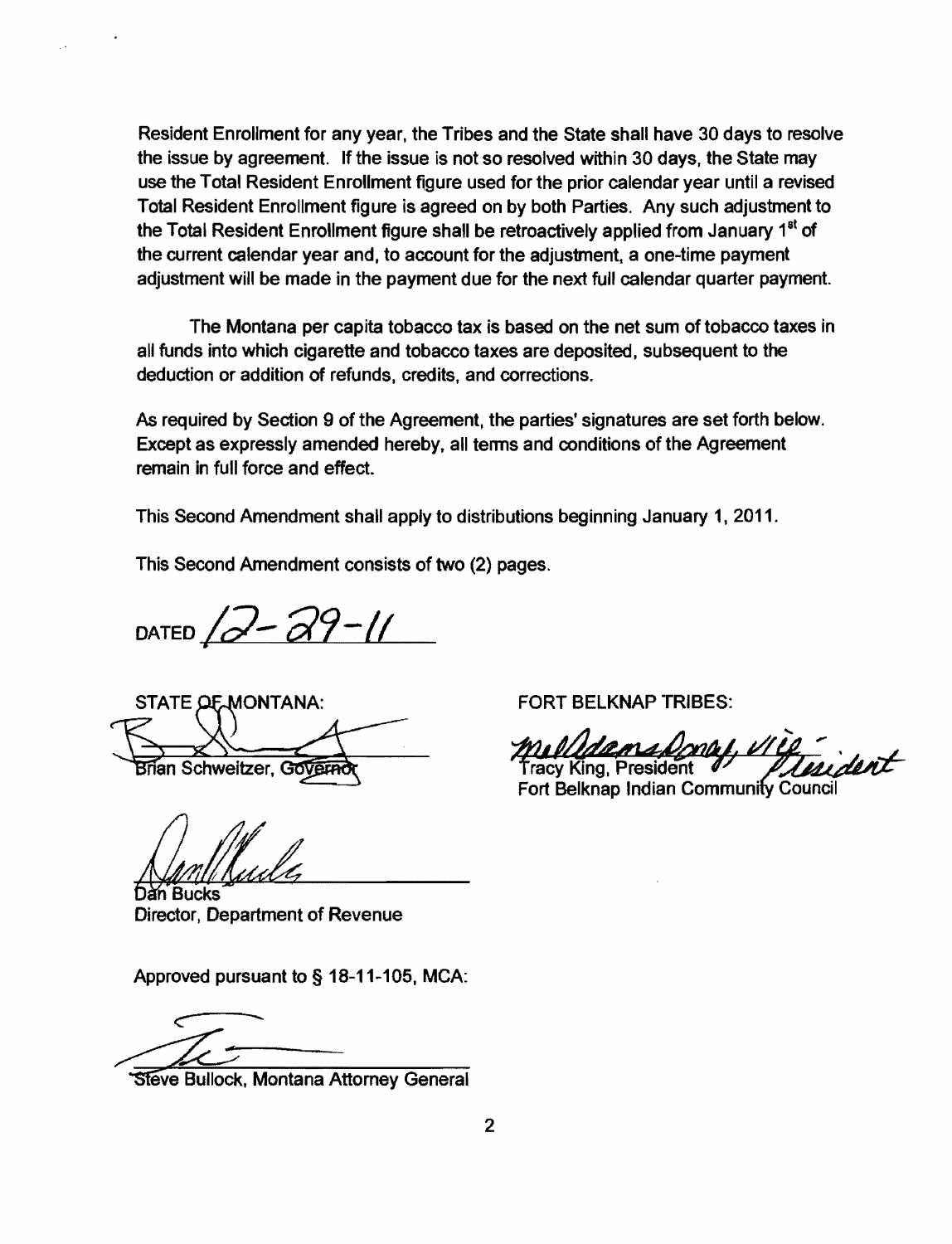## **Exhibit A**

STATE OF MONTANA } : ss County of  $\qquad$ 

## **AFFIDAVIT**

I, being of lawful age, and being first duly sworn, upon oath, depose and say:

1. I am the enrollment clerk for the tribal government, responsible for maintaining the record of enrolled tribal members for the Tribe of Tribe of the Reservation.

-------- 2. I have been the enrollment clerk for the Tribal Council since

- 3. In my capacity as enrollment clerk for the Tribal Council, I am responsible for maintaining and continually updating the record of those tribal members living on the reservation, off the reservation, and immediately adjacent to the reservation.
- 4. These records are maintained for a variety of purposes, including registration for tribal elections, state-tribal revenue sharing agreements, and the distribution of treaty monies and other payments to tribal members.
- 5. On \_\_\_\_\_\_\_\_\_\_\_\_, I reviewed the tribal records concerning the enrolled tribal members currently residing on the Reservation.
- 6. Based upon my experience and expertise as enrollment clerk for the Tribal Council, and based upon the records at my disposal, I conclude that there are enrolled tribal members that reside on the Reservation, as of \_\_\_\_\_\_\_\_\_\_\_.